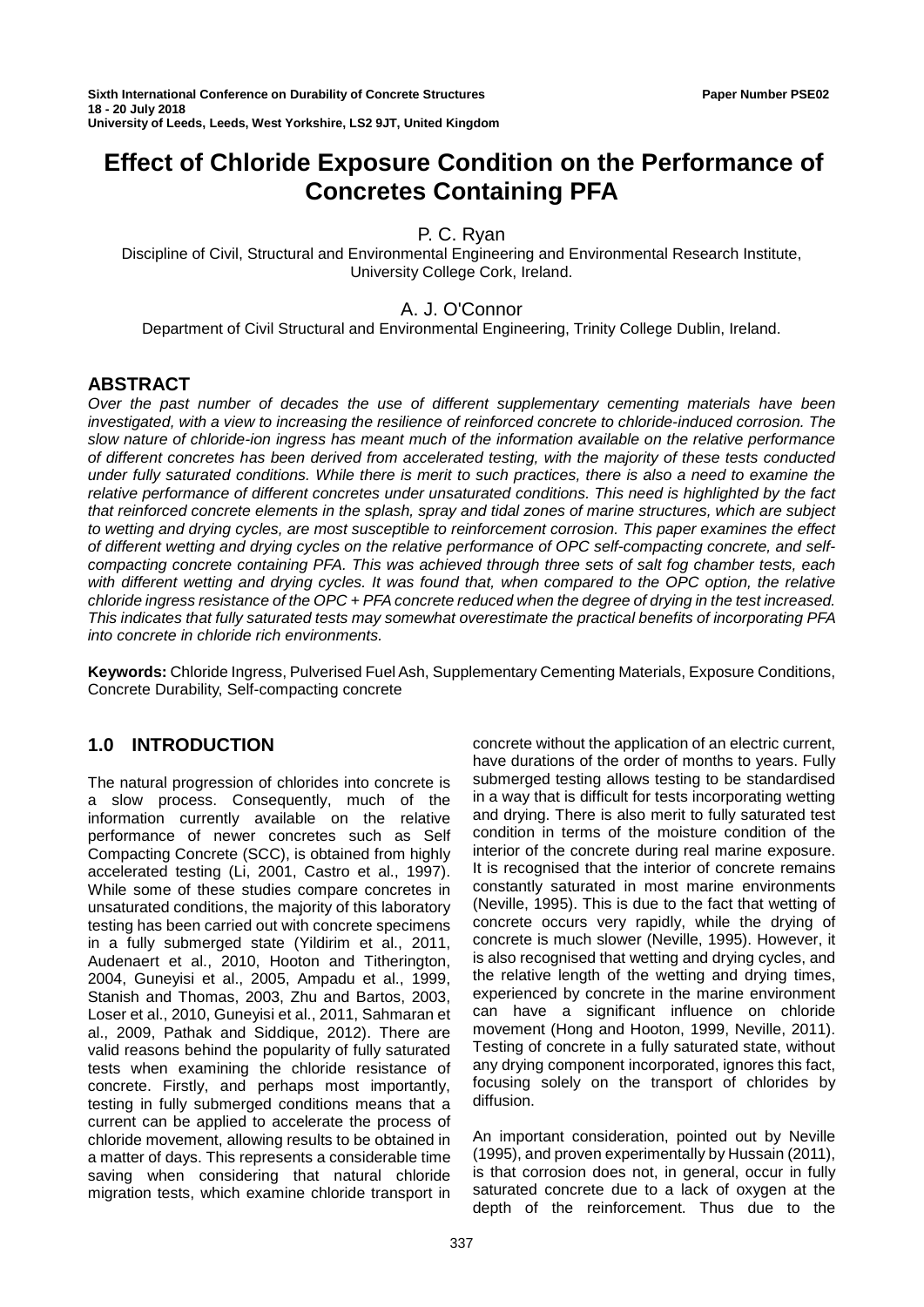availability of oxygen at the reinforcement, and the role of absorption, leading to rapid chloride movement to a shallow depth, reinforced concrete elements in the splash, spray and tidal zones of marine structures, which are subject to wetting and drying cycles, are most at risk of reinforcement corrosion (Neville, 1995, Dhir et al., 1994, Ye et al., 2012). While testing concrete in a submerged condition allows a standard and uniform test to be developed, the discussion above highlights the fact that there is a need to also examine the marine durability characteristics of concrete in conditions which facilitate some level of concrete drying. This is especially true when comparing different concrete types, as relative performance may be effected by the wetting and drying conditions, which will be experienced in the critical zones of a reinforced concrete structure in service. For example, an OPC + PFA concrete could perform far better than an OPC concrete in the fully saturated condition, but could be only marginally better than the OPC concrete under exposure conditions with wetting and drying, i.e. the critical tidal and splash zone conditions experienced in service.

The authors are not aware of any papers in the published literature which examine the performance of different SCCs across varying exposure conditions. This may be due to the fact that such testing, with wetting and drying cycles, would have to be conducted under natural chloride migration conditions i.e. no application of electric current. As pointed out by Spiesz and Brouwers (2010) this slower form of concrete testing is far less common in the literature due to the time consuming, costly and labour intensive nature of these tests. This paper uses a series of three natural chloride migration tests, each having a different exposure condition. These tests were carried out in salt fog spray chambers. The experimental results presented herein thus allow examination of the effect of exposure condition on the relative performance of an OPC + PFA SCC, when compared to an OPC SCC.

# **2.0 EXPERIMENTAL TESTING**

The mix designs for the OPC SCC and the OPC + PFA SCC are presented below in Table 1. The water/binder ratio for the mixes was 0.44 in accordance with the XS3 exposure class in EN206- 1:2000 (European Standard Institution CEN, 2000). The mix designs and materials mimicked those used in the repair of Ferrycarrig bridge, an Irish marine bridge, which was repaired in 2007 using a number of different SCC options (Ryan and O'Connor, 2014).

Both fresh and hardened properties of the OPC and OPC + PFA SCCs were examined. Workability tests were carried out to characterise the fresh properties of the SCCs in accordance with the existing SCC

|  |  | <b>Table 1.</b> Mix design details per $m3$ of concrete |
|--|--|---------------------------------------------------------|
|--|--|---------------------------------------------------------|

| SCC          | OPC PFA<br>(kg) (kg) |                | Total<br>Binder<br>(kg) | Water<br>(Ltrs) | w/b<br>ratio |     |      |     | 10mm<br>Agg. <sup>1</sup> Sand Plast. <sup>2</sup> Plast. <sup>3</sup><br>(kg) (kg) (kg) (kg) |
|--------------|----------------------|----------------|-------------------------|-----------------|--------------|-----|------|-----|-----------------------------------------------------------------------------------------------|
| <b>OPC</b>   | 500                  | $\blacksquare$ | 500                     | 220             | 0.44         | 500 | 1140 |     | 2.5                                                                                           |
| OPC +<br>PFA | 350                  | 150            | 500                     | 220             | 0.44         | 500 | 1140 | 2.7 | 2.5                                                                                           |

<sup>1</sup> Aggregate; <sup>2</sup> Plastisiser; <sup>3</sup> Superplasticiser

Eurocode Standards (Centre Europeen de Normalisation CEN, 2010a, Centre Europeen de Normalisation CEN, 2010c, European Standard Institution CEN, 2010, Centre Europeen de Normalisation CEN, 2010d, Centre Europeen de Normalisation CEN, 2010e, Centre Europeen de Normalisation CEN, 2010b). Compressive strength testing was carried out at 7, 28 and 56 days on 100mm concrete cube samples for both of the SCC mixes. Three cubes were tested at each of the three maturity points in accordance with EN 12390-3:2000 (Centre Europeen de Normalisation CEN, 2009). Concrete absorption tests were carried out in accordance with BS 1881-122:1983 and ASTM C 642-06 (ASTM, 2006) to investigate the capacity of the two concretes to absorb chloride laden water after periods of drying.

A simple drying test was also conducted to investigate any differences in the drying potential of the two concretes. Concretes which dry out faster between chloride solution wetting cycles will be more prone to the absorption of chlorides in the outer millimetres of concrete cover upon commencement of a wetting cycle. The drying characteristics of various concrete options are, however, rarely considered in the context of the marine durability of different concretes. The simple procedure used for the drying tests for this paper was as follows: three duplicate 100mm concrete samples for each concrete type were soaked in a curing tank for 3 days, then dried with a paper towel and weighed. The samples were placed on gridded timber sheeting, which facilitated uniform drying for all samples. The order of the samples on the grid was arranged so that each row and column contained one of each sample type tested. The timber sheeting was then placed in an environmental chamber which was run on a dry cycle. The samples were removed at intervals and weighed. The percentage change in weight of the test specimens was calculated in the same manner as for the absorption test in accordance with (ASTM, 2006)

# **2.1 Chloride Transport Properties**

As stated in the Introduction chloride transport properties for the SCCs were obtained from natural chloride migration testing i.e. testing which did not incorporate the use of an electric current to accelerate chloride movement. The form of testing utilised involved a two-step experimental process whereby: 1) samples were exposed to a chloride rich environment for 36 weeks, and 2) specimens were analysed after the exposure period to determine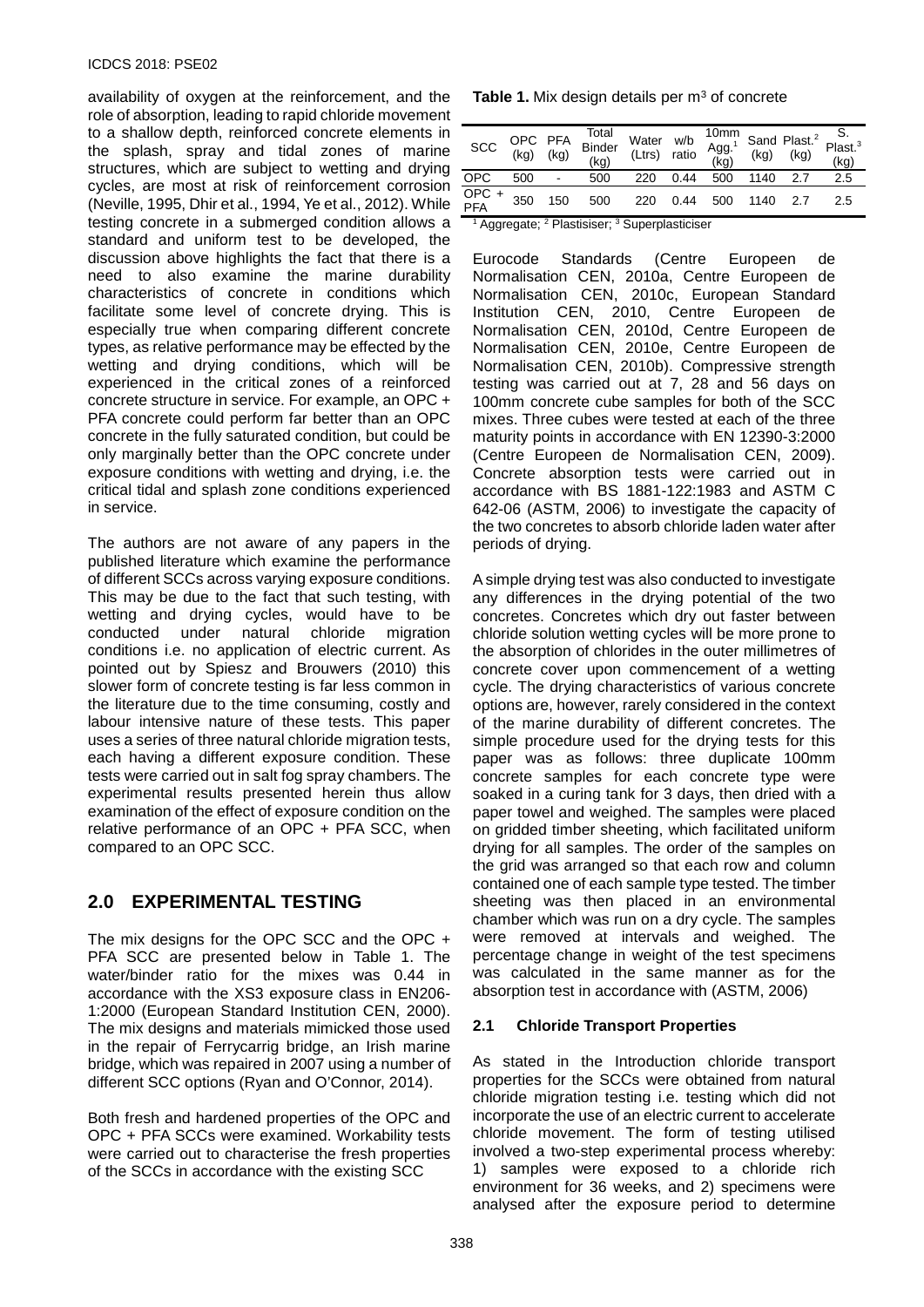chloride transport properties. For step one a salt fog chamber (Fig.1) was used to subject the SCC test specimens to the aggressive chloride environment. This specialised environmental chamber subjected concrete test samples to periodic wetting and drying cycles. During the wetting cycles a 5% (or 0.86M) NaCl solution fog fills the chamber (see Fig.2). Further details of the salt fog chamber used can be found in (Ryan and O'Connor, 2013). Three sets of 36 week tests were carried out, each with a different wetting and drying cycle. The relative humidity plot shows how the three weekly cycles vary, with the wettest cycle labelled exposure condition one, and the driest cycle labelled exposure condition three.

Three duplicate specimens were prepared and exposed in the salt fog chamber for both the OPC+PFA SCC and the OPC SCC for each test







**Fig. 2.** Relative humidity plot showing weekly cycle for three exposure conditions

series. Step 2 of the experimental process commenced after the 36 week exposure period, and involved obtaining chloride transport properties for each concrete specimen. This test procedure, which is described in detail in (Ryan and O'Connor, 2016), involved profile grinding at 2mm depth increments in accordance with NT Build 442 (Nordtest Method, 1999), and subsequent analysis of concrete dust samples using acid soluble potentiometric titration in accordance with BS EN 14629:2007 (Centre Europeen de Normalisation CEN, 2007). Fick's second law of diffusion with Crank's error solution (Eq. 1) was then fitted to the resulting chloride profiles using regression analysis, allowing values for the chloride transport properties  $C_s$  and  $D_{app}$  to be obtained.

$$
C(x,t) = C_s \left[ 1 - \text{erf}\left(\frac{x}{2\sqrt{tD_{app}}}\right) \right]
$$
 (1)

where  $C(x,t)$  is the percentage chloride content at depth x and time t, C<sub>s</sub> is the surface chloride content, erf is the error function, x is the depth below the concrete surface being considered, D<sub>app</sub> is the apparent diffusion coefficient and t is time.

It is noted that, by definition, the *Dapp* values obtained from the testing in this manner, as with  $D_{app}$  values obtained from real structures in the tidal, splash and spray zones, incorporate chloride transport due to both diffusion and an element of absorption (Saassouh and Lounis, 2012). Obtaining apparent or effective diffusion coefficients from Fick's second law, which incorporate an element of absorption, is accepted practice in the literature for real structures (Pack et al., 2010, Kwon et al., 2009), marine exposure sites (Thomas and Bamforth, 1999), and for laboratory based experiments (McPolin et al., 2005).

For the chloride exposure tests 300 x 300 x 150 mm slab samples, which were formed using timber formwork, were tested in exposure condition three, while 100 mm cube samples, formed in plastic moulds, were tested in exposure condition two. Both specimen types were tested in exposure condition one. Thus, to avoid the influence of unknown effects relating to differing mould types, or size effects, exposure condition one will be compared to both exposure condition two and three, but exposure condition two will not be compared to exposure condition three i.e. results from cube specimens will be compared to cubes, and results for slab specimens will be compared to slabs.

## **3.0 EXPERIMENTAL RESULTS**

#### **3.1 Workability and Strength Tests**

Both the OPC and PFA SCC were within the SCC acceptable ranges for slump flow, V-Funnel, J-ring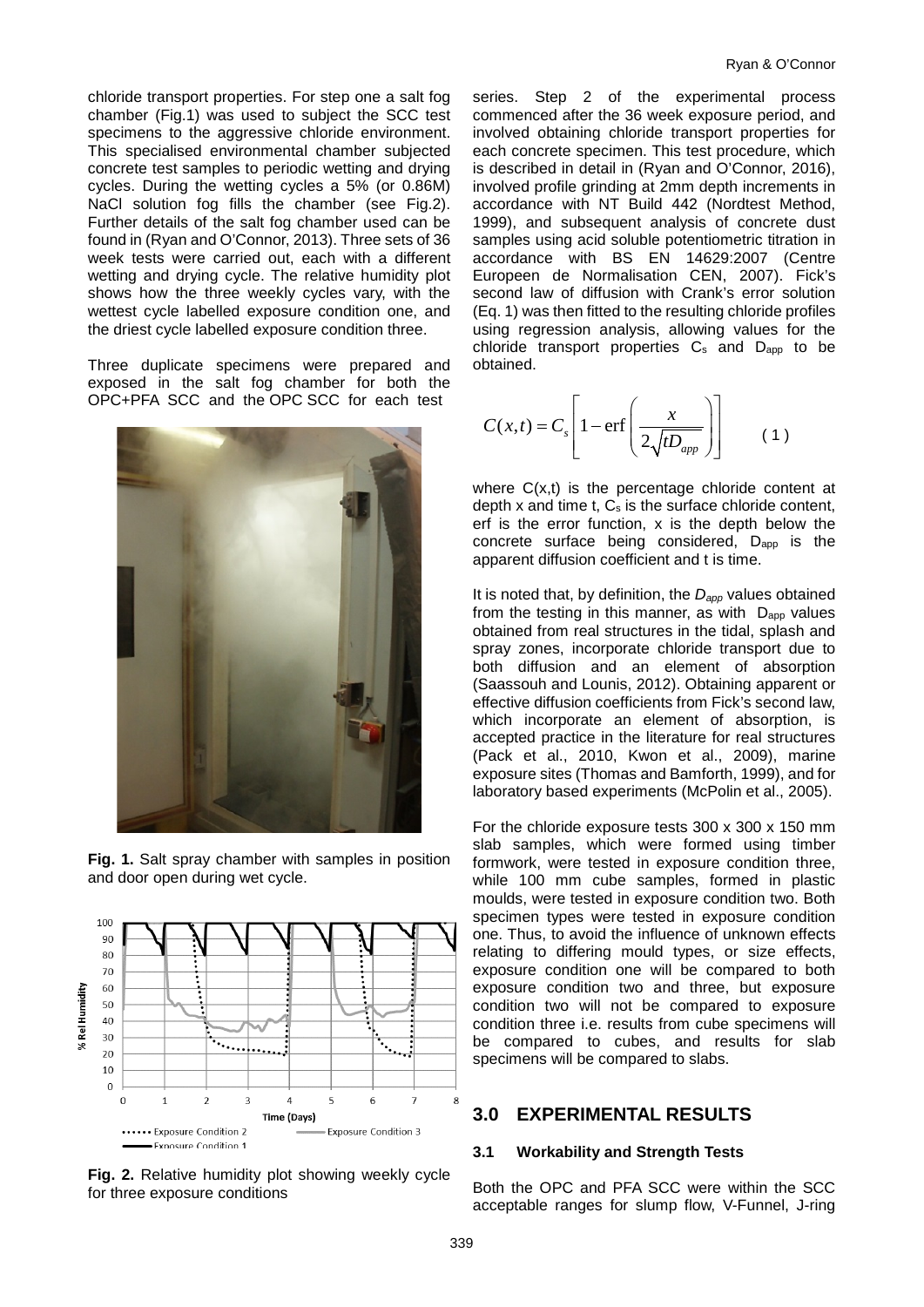#### ICDCS 2018: PSE02

and segregation tests in accordance with (Centre Europeen de Normalisation CEN, 2010a). The OPC SCC had an SF2 slump and a  $T_{500}$  time of 2.1 seconds, while the PFA SCC had an SF3 slump, with a T<sub>500</sub> of 3.0 seconds. Both concretes fell into the VF1 V-funnel classification, the PJ2 J-ring classification, and the SR1 segregation test classification. A picture of the OPC slump flow test is shown below, which illustrates the good cohesion in the mix.



**Fig. 3.** OPC slump flow test concrete illustrating good cohesion in the mix

The 7 day, 28 day and 56 day concrete compressive strength for the OPC SCC were 61 N/mm2, 68 N/mm2, and 74 N/mm2, respectively. The corresponding values for the PFA SCC were 36 N/mm2, 55 N/mm2, and 64  $N/mm^2$ .

#### **3.2 Absorption and Drying Test Results**

The purpose of the absorption testing, and indeed the drying test, was to give insight into the effect of changing exposure conditions on chloride transport properties across the two concretes. In this context the absolute values of test results for absorption and drying are of little interest. It is instead the comparative absorption and drying performance between the two SCCs which is of interest. In light of this, the PFA SCC absorption results are presented in Table 2 as a percentage of the OPC absorption. The OPC values are shown in the table as a reference. The drying test results are also presented in this manner. As can be seen from Table 2, the OPC+PFA SCC absorbed approximately 90% of the water the OPC SCC absorbed at the two time intervals. The OPC+PFA SCC was however found to dry notably faster than the OPC SCC, especially at earlier time intervals. In real exposure the drying time and wetting time will vary depending on the height of a reinforced concrete element above the low-tide line, or the susceptibility to sea-water splash or spray. Drying times will be longer in the splash and spray zones.

#### **Table 2.** Absorption and drying test results

| Mix     | 30 min<br>Absorption<br>(% of OPC) | 24 hour<br>Absorption<br>(% of OPC) | 30 min<br>Drvina<br>$(%$ OPC $)$ | 10 hour<br>Drying<br>$(%$ OPC $)$ |
|---------|------------------------------------|-------------------------------------|----------------------------------|-----------------------------------|
| OPC.    | 100                                | 100                                 | 100                              | 100                               |
| OPC+PFA | 87                                 | 93                                  | 146                              | 115                               |

#### **3.3 Chloride Transport Results**

A chloride transport profile for the OPC SCC under exposure condition one is shown below in Fig. 4. The plot also shows Fick's second law with Crank's error solution fitted to the data. As can be seen from the Fig. 4, good fit was obtained with an  $r^2$  value of 0.99. Across the three duplicate OPC SCC samples and the three duplicate OPC+PFA SCC samples, the minimum r<sup>2</sup> value obtained from fitting Fick's law with Crank's error solution was 0.94.



**Fig. 4.** OPC chloride profile with Fick's law fitted

Chloride profiles like the one show above were developed for three duplicate OPC samples and three duplicate OPC+PFA SCC samples for each of the three exposure conditions (i.e. 18 chloride profiles). The mean chloride transport properties  $(n = 3)$  for OPC and OPC+PFA for exposure condition one and exposure condition two are shown in Table 3. The increased levels of drying in exposure condition two leads to a higher concentration of chlorides in the surface layers i.e. higher C<sub>s</sub> values. The apparent diffusion coefficients are however lower for exposure condition two.

**Table 3.** Mean chloride transport properties

|      |                | Exposure 1    |             | Exposure 2    |  |  |
|------|----------------|---------------|-------------|---------------|--|--|
|      | C <sub>s</sub> | $D_{\rm app}$ | $C_{\rm s}$ | $D_{\rm app}$ |  |  |
| OPC. | 1.16           | 84.2          | 1.77        | 71.8          |  |  |
| PFA  | 1.17           | 47.0          | 1.95        | 43.4          |  |  |

In terms of the OPC+PFA vs OPC comparison, it is difficult to identify from Table 3, which concrete performs better over the testing period. It is more difficult still to answer the research question posed in the introduction: how is the relative performance of the two concretes affected by changes in exposure condition. To help answer this question two steps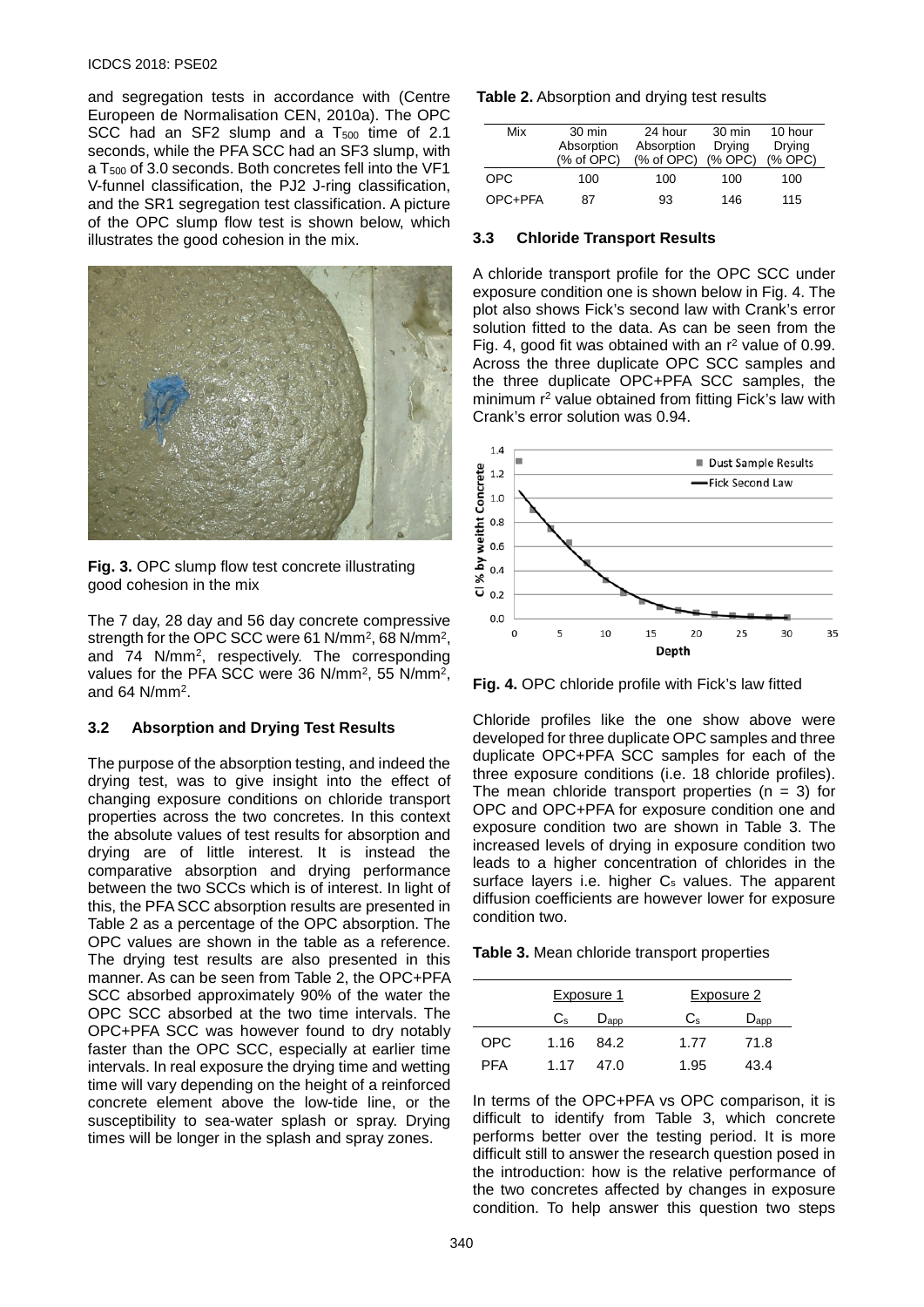were taken. Firstly, predicted T<sub>i</sub> values were calculated for each of the concrete specimens. It is noted that the aim of this calculation is not to predict when corrosion might occur under such high levels of chloride exposure. The calculation is rather to facilitate the comparison of the OPC and OPC+PFA concretes' overall performance over the experiment, considering the combined influences of the Cs parameter and the Dapp parameter. For the purpose of the calculation of  $T_i$  a cover depth of 50mm was used in accordance with the guidelines of EN 1992-1-1- 2004 for exposure class XS3 (Centre Europeen de Normalisation CEN, 2004). A critical chloride content, C<sub>cr</sub>, of 0.07% by weight of concrete is utilised for the analysis in accordance with the findings of Kenshel (2009). The time to initiation of corrosion for each concrete specimen was calculated using a Fickian based approach, as shown in Eq. 2.

$$
T_{i} = \frac{x^{2}}{4 \times D_{app}} \times \left[ erf^{-1} \left( \frac{(C_{cr} - C_{s})}{(C_{i} - C_{s})} \right) \right]^{-2}
$$
 (2)

where  $D_{app}$  is the apparent diffusion coefficient,  $C_s$  is the surface chloride content, and C<sub>i</sub> is the initial chloride content in the concrete, all obtained experimentally.  $C_{cr}$  is the critical chloride content, x is the assumed cover depth,  $C_{cr}$  is the critical chloride content, and Ti, is the time to initiation of corrosion.

Having calculated the  $T_i$  values, the next step was to quantify the performance of the OPC+PFA SCC, relative to the OPC SCC. This was done by relative to the OPC SCC. normalized the OPC+PFA Ti value with respect to OPC  $T_i$  value i.e. dividing the OPC+PFA SCC  $T_i$  value by the OPC SCC T<sub>i</sub> value. This value, termed the relative merit of the OPC+PFA, allows quantification of the experimental performance of the OPC+PFA SCC relative to the OPC SCC for each exposure condition.

The change in the OPC+PFA SCC relative performance values from exposure condition one to two, and from exposure condition one to three are shown below in Fig. 5. As can be seen from the plot,



the performance of the PFA SCC, relative to the OPC SCC, reduces with increased drying in the exposure condition. This will be discussed further in the next section.

### **4.0 DISCUSSION**

A number of researchers to date, including (Bentz et al., 1996, Thomas and Matthews, 2004, Loser et al., 2010, Elahi et al., 2010, McPolin et al., 2005, Yang and Cho, 2003), have shown that the incorporation of PFA as a partial cement replacement improves concrete chloride resistance. As discussed in the introduction however, the majority of such published comparative studies examine the relative performance under fully saturated conditions, be it via the bulk diffusion test (ASTM, 2011), the RCMT (Nordtest Method, 1999), or the RCPT (ASTM, 2012), or real marine exposure (Bentz et al., 1996). Importantly however, the results presented in this paper allow examination of the relative performance of OPC+PFA SCC, when compared to equivalent OPC SCC across different exposure conditions, with different cycles of controlled and measured wetting and drying.

The results indicated that the relative performance of OPC+PFA SCC reduced when greater levels of drying were introduced into the test regime. The wettest exposure condition examined (12 wetting, 12 hours drying) showed the PFA SCC to perform approximately 75% better than the equivalent OPC SCC. However, the results from the driest exposure condition (1 day wet, 3 days dry), showed a reversal, with the OPC SCC performing slightly better than the PFA SCC. This is an important finding, as it questions the thinking that the addition of PFA as a partial cement replacement will notably improve the chloride ingress resistance of concrete. The results herein indicate that, in circumstances where there is more drying, for instance in the critical tidal splash zone, the addition of PFA as a cement replacement could actually lead to slightly reduced performance.

The observed reduction in performance with increased drying is likely due to the consequential increased role of absorption in the chloride transport process. It was recognised by Neville (2011) and by Richardson (2002), that the transport of chlorides by absorption may be significant in concrete which is subject to cyclic wetting and drying. In light of this the absorption characteristics of both the OPC and OPC+PFA SCCs were measured as part of the experimental programme. The results indicated that the OPC SCC has approximately 10% more absorption capacity than the OPC+PFA SCC. This is a small gap in the context of fully submerged test results published in the literature, which indicate that OPC+PFA concretes perform orders of magnitude better than equivalent OPC concretes (Bentz et al., 1996, Elahi et al., 2010, Yang and Cho, 2003).

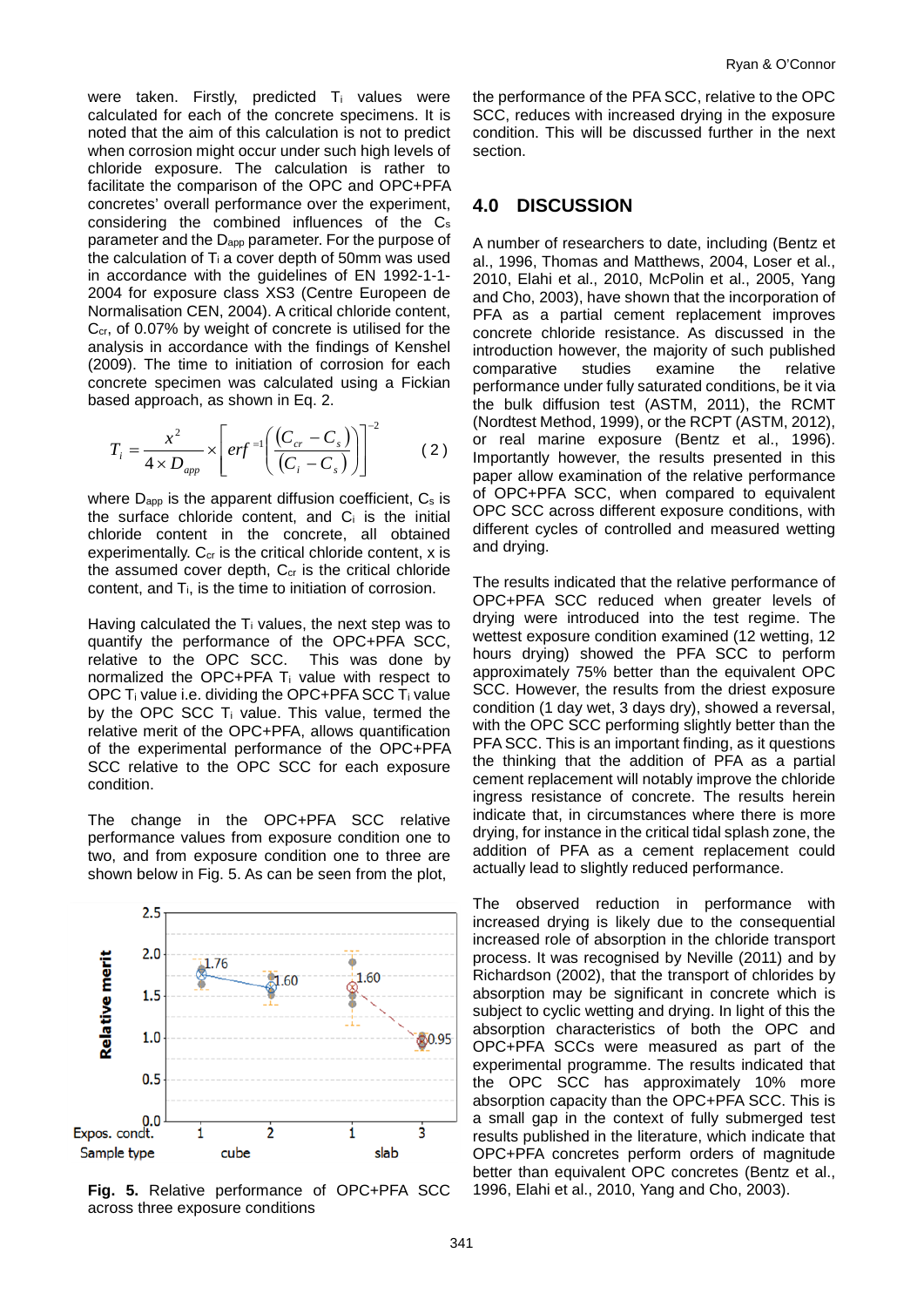While the absorption results could explain a reduced performance with increased drying time, they cannot account for the OPC+PFA SCC performance reducing to a level on par, or slightly below the OPC SCC. However, the results of the simple concrete drying test presented in the previous section provide further insight in this regard. The transport of chlorides by absorption takes place when water borne chlorides ingress into void spaces in the concrete due to capillary suction. Logically then, a concrete which dries out more quickly during dry periods will have a greater volume of pore space available for absorption upon wetting with chloride solution. The influence of drying characteristics of concretes are less developed than absorption characteristics in the literature, and the authors are not aware of researchers who have studied the area of concrete drying in the context of chloride-ion ingress into different concretes. The simple experiment conducted herein indicated that the PFA SCC dried out more quickly, and to a greater extent, than the equivalent OPC concrete. Thus, the combination of drying test results, and the absorption test results, provide some insight into the findings of the extensive chloride ingress test programme presented.

# **5.0 CONCLUSIONS**

The majority of information published in the literature relating to the relative performance of different concretes in chloride rich environments is obtained from tests conducted in fully submerged conditions. However, reinforcement corrosion rarely occurs in fully submerged concrete, with concrete in the tidal and plash zones must susceptible to reinforcement corrosion. There is thus a practical need for more information on how the relative performance of difference concretes might varying when different levels of drying are introduced. This is particularly true for new concrete technologies, which are not service proven.

The comprehensive experimental programme herein examined the relative performance of OPC SCC and OPC+PFA SCC across different exposure conditions using a salt fog chamber test, and subsequent profile grinding and titration analysis. The results showed that the relative performance of the OPC+PFA concrete reduced when the level of drying in the exposure condition increased. The OPC+PFA concrete performed 75% better than the OPC concrete for the wettest exposure condition, and slightly poorer than the OPC concrete for the driest exposure condition. Absorption test results and concrete drying test results gave insight into the chloride ingress findings in the context of chloride absorption mechanisms. Overall, the results indicate that fully saturated tests may somewhat overestimate the practical benefits of incorporating PFA in concrete in chloride rich environments. The authors are conducting further work in this area, with other

supplementary cementing materials being examined, and detailed modelling planned.

### **Acknowledgement**

The authors appreciate the financial support of the Transport Infrastructure Ireland and the Irish Research Council for Science Engineering and Technology. The support of the Atlantic Area Transnational Cooperation Programme via the DURATINET Project (No. 2008-1/049) is also acknowledged. The authors gratefully acknowledge the laboratory assistance provided by James Kelly in completing this work.

### **References**

- AMPADU, K. O., TORII, K. & KAWAMURA, M. 1999. Beneficial effect of fly ash on chloride diffusivity of hardened cement paste. *Cement and Concrete Research,* 29**,** 585-590.
- ASTM 2006. ASTM C642-06 Standard Test Method for Density, Absorption, and Voids in Hardened Concrete.
- ASTM 2011. ASTM C1556 11a Standard Test Method for Determining the Apparent Chloride Diffusion Coefficient of Cementitious Mixtures by Bulk Diffusion.
- ASTM 2012. ASTM C1202 12 Standard Test Method for Electrical Indication of Concrete's Ability to Resist Chloride Ion Penetration.
- AUDENAERT, K., YUAN, Q. & DE SCHUTTER, G. 2010. On the time dependency of the chloride migration coefficient in concrete. *Construction and Building Materials,* 24**,** 396-402.
- BENTZ, E., EVANS, C. & THOMAS, M. 1996. Chloride diffusion modelling for marine exposed concrete. *In:* PAGE, C. L., BAMFORTH, P. & FIGG, J. (eds.) *Corrosion of reinforcement in concrete construction.* Cambridge, UK: The Royal Society of Chemistry Publication
- BERTOLINI, L., ELSENER, B., PEDEFERRI, P. & POLDER, R. B. 2004. *Corrosion of steel in concrete*, Wiley-VCH.
- CASTRO, P., VÉLEVA, L. & BALANCÁN, M. 1997. Corrosion of reinforced concrete in a tropical marine environment and in accelerated tests. *Construction and Building Materials,* 11**,** 75-81.
- CENTRE EUROPEEN DE NORMALISATION CEN 2004. EN 1992-1-1:2004, Design of concrete structures — Part 1-1: General rules and rules for buildings.
- CENTRE EUROPEEN DE NORMALISATION CEN 2007. EN 14629: 2007, Products and systems for the protection and repair of concrete structures - Test methods - Determination of chloride content in hardened concrete.
- CENTRE EUROPEEN DE NORMALISATION CEN 2009. EN 12390-3:2009 Testing hardened concrete. Compressive strength of test specimens.
- CENTRE EUROPEEN DE NORMALISATION CEN 2010a. EN 206-9: 2010 Additional rules for self compacting concrete.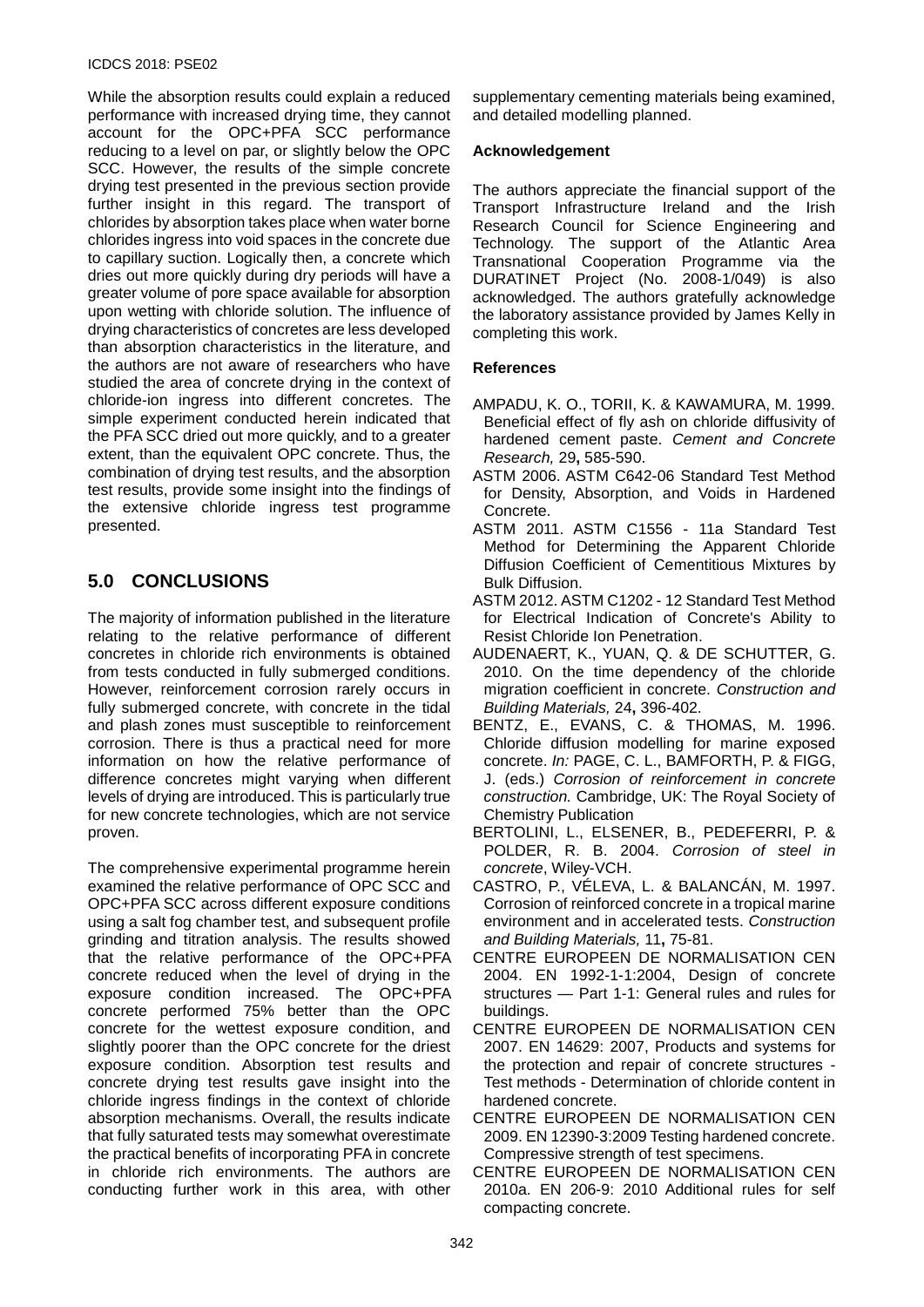- CENTRE EUROPEEN DE NORMALISATION CEN 2010b. EN 12350-8: 2010,Testing fresh concrete Part 8: Self-compacting concrete — Slumpflow test
- CENTRE EUROPEEN DE NORMALISATION CEN 2010c. EN 12350-9:2010 Self compacting concrete - V-funnel test.
- CENTRE EUROPEEN DE NORMALISATION CEN<br>2010d. EN 12350-11:2010 Self compacting 12350-11:2010 Self compacting concrete - Sieve segragation test.
- CENTRE EUROPEEN DE NORMALISATION CEN 2010e. EN 12350-12:2010 Self compacting concrete - J-ring test.
- DHIR, R. K., JONES, M. R. & MCCARTHY, M. J.<br>1994. PFA concrete: chloride-induced 1994. PFA concrete: chloride-induced reinforcement corrosion. *Magazine of Concrete Research,* 46**,** 269-277.
- ELAHI, A., BASHEER, P. A. M., NANUKUTTAN, S. V. & KHAN, Q. U. Z. 2010. Mechanical and durability properties of high performance concretes containing supplementary cementitious materials. *Construction & Building Materials,* 24**,** 292-9.
- EUROPEAN STANDARD INSTITUTION CEN 2000. BS EN 206-1: 2000, Concrete, Part 1: Specification, Performance, production and conformity.
- EUROPEAN STANDARD INSTITUTION CEN 2010. BS EN 12350-8:2010 Self compacting concrete - Slump flow test.
- GUNEYISI, E., GESOGLU, M. & OZBAY, E. 2011. Permeation Properties of Self-Consolidating Concretes with Mineral Admixtures. *ACI Materials Journal,* 108**,** 2.
- GUNEYISI, E., OZTURAN, T. & GESOGLU, M. 2005. A study on reinforcement corrosion and related properties of plain and blended cement concretes under different curing conditions. *Cement and Concrete Composites,* 27**,** 449-461.
- HONG, K. & HOOTON, R. D. 1999. Effects of cyclic chloride exposure on penetration of concrete cover. *Cement and Concrete Research,* 29**,** 1279-1386.
- HOOTON, R. D. & TITHERINGTON, M. P. 2004. Chloride resistance of high-performance concretes subjected to accelerated curing. *Cement and Concrete Research,* 34**,** 1561-1567.
- HUSSAIN, R. R. 2011. Effect of moisture variation on oxygen consumption rate of corroding steel in chloride contaminated concrete. *Cement and Concrete Composites,* 33**,** 154-161.
- KENSHEL, O. M. 2009. *Influence of Spatial Variability on Whole Life Management of Reinforced Concrete Bridges.* PhD Thesis, Trinity College Dublin.
- KWON, S. J., NA, U. J., PARK, S. S. & JUNG, S. H. 2009. Service life prediction of concrete wharves with early-aged crack: Probabilistic approach for chloride diffusion. *Structural Safety,* 31**,** 75-83.
- LI, C. Q. 2001. Initiation of chloride-induced reinforcement corrosion in concrete structural members - Experimentation. *ACI Structural Journal,* 98**,** 502-510.
- LOSER, R., LOTHENBACH, B., LEEMANN, A. & TUCHSCHMID, M. 2010. Chloride resistance of concrete and its binding capacity - comparison between experimental results and thermodynamic modeling. *Cement and Concrete Composites,* 32**,** 34-42.
- MCPOLIN, D., BASHEER, P. A. M., LONG, A. E., GRATTAN, K. T. V. & SUN, T. 2005. Obtaining progressive chloride profiles in cementitious materials. *Construction and Building Materials,* 19**,** 666-673.
- NEVILLE, A. 1995. Chloride attack of reinforced concrete: an overview. *Materials and Structures,* 28**,** 63-70.
- NEVILLE, A. M. 2011. *Properties of Concrete - Fifth Edition*, Pearson Education Limited.
- NORDTEST METHOD 1999. NT Build 492. Chloride migration coefficient from non steady state migration experiments.
- PACK, S.-W., JUNG, M.-S., SONG, H.-W., KIM, S.-H. & ANN, K. Y. 2010. Prediction of time dependent chloride transport in concrete structures exposed to a marine environment. *Cement and Concrete Research,* 40**,** 302-312.
- PATHAK, N. & SIDDIQUE, R. 2012. Properties of selfcompacting-concrete containing fly ash subjected to elevated temperatures. *Construction and Building Materials,* 30**,** 274-280.
- RICHARDSON, M. G. 2002. *Fundamentals of durable reinforced concrete* London, Spon Press.
- RYAN, P. C. & O'CONNOR, A. 2016. Comparing the durability of self-compacting concretes and conventionally vibrated concretes in chloride rich environments. *Construction and Building Materials,* 120**,** 504-513.
- RYAN, P. C. & O'CONNOR, A. J. 2013. Probabilistic analysis of the time to chloride induced corrosion for different Self-Compacting Concretes. *Construction and Building Materials,* 47**,** 1106-1116.
- RYAN, P. C. & O'CONNOR, A. J. 2014. Examination of Self-Compacting Concrete Options for Marine Bridge Applications. *Journal of Bridge Engineering,* 19**,** 04014032.
- SAASSOUH, B. & LOUNIS, Z. 2012. Probabilistic modeling of chloride-induced corrosion in concrete structures using first- and second-order reliability methods. *Cement and Concrete Composites,* 34**,** 1082-1093.
- SAHMARAN, M., YAMAN, I. O. & TOKYAY, M. 2009. Transport and mechanical properties of self consolidating concrete with high volume fly ash. *Cement and Concrete Composites,* 31**,** 99-106.
- SPIESZ, P. & BROUWERS, H. J. H. 2010. Analysis of the Rapid Chloride Migration test. *In:* R. M. FERREIRA, J. G., C. ANDRADE (ed.) *3rd International PhD Workshop on Modelling the Durability of Reinforced Concrete.* RILEM Publications SARL.
- STANISH, K. & THOMAS, M. 2003. The use of bulk diffusion tests to establish time-dependent concrete chloride diffusion coefficients. *Cement and Concrete Research,* 33**,** 55-62.